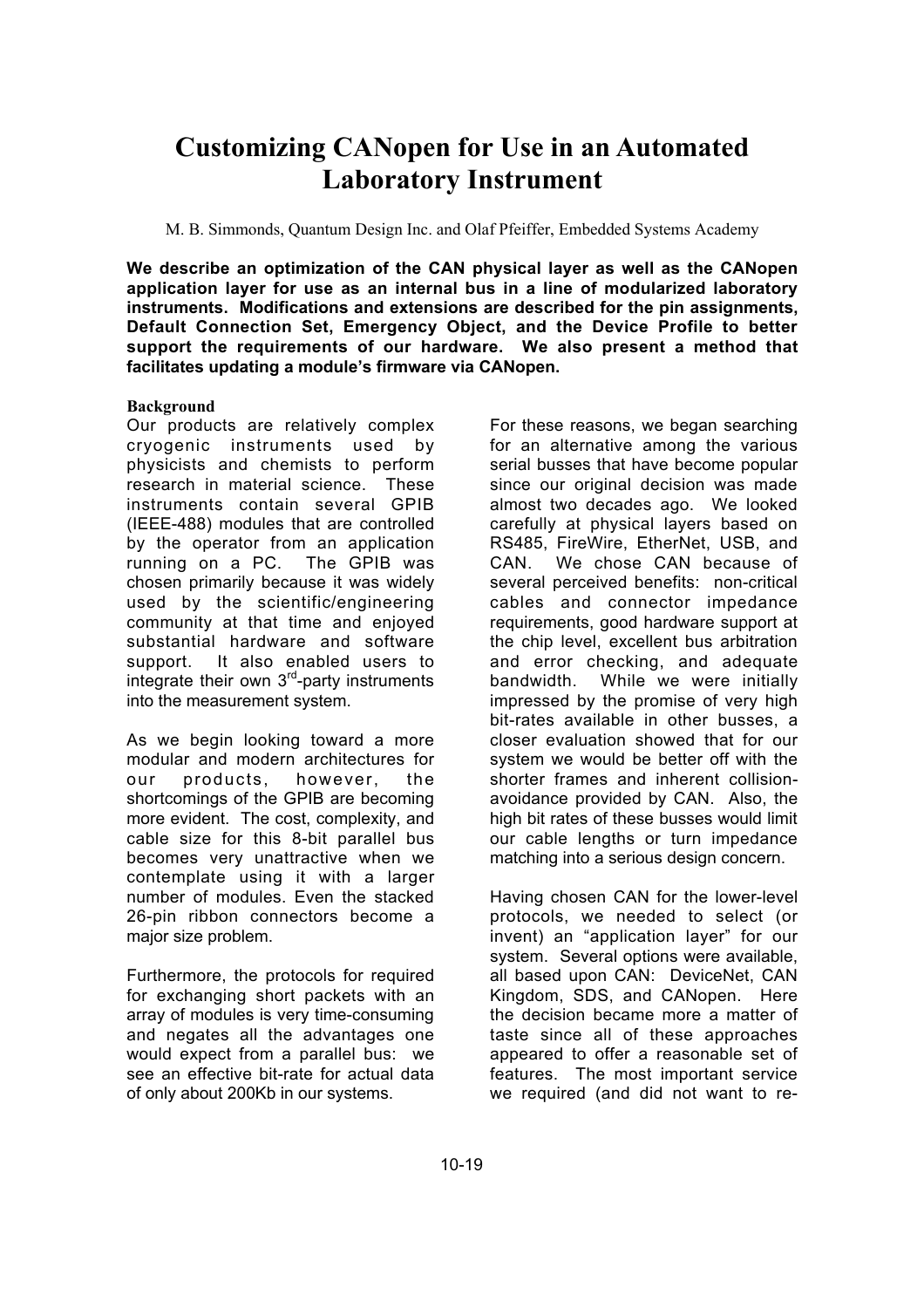invent) was a confirmed exchange of messages longer than 8 bytes: a Service Data Object in the terminology of CANopen. DeviceNet and CANopen appeared to be the most widely used and best supported of these options, with DeviceNet enjoying a much greater presence in the United States. But since it has never been our intention to market fieldbus devices for use except as internal components in our laboratory instruments, this bias toward DeviceNet was not a particular concern for us. This higher baud rate and more efficient block transfers offered by CANopen were of greater importance.

#### **Lab Instrumentation Requirements vs. CAN Physical Layer Specification**

The modules comprising our instrument require several electrical services in addition to CAN communication. We need ±24V power, 50/60Hz line synchronization, hardware reset, and a low-jitter hardware synch signal. We also want to provide separate paths for returning unbalanced supply currents, for establishing system ground reference, and for dumping shield currents. Table 1 shows how we adapted CAN's 9-pin D-sub connector to fill all of these requirements. Note that it is possible to connect a standard  $3<sup>rd</sup>$ party CAN module into our network by using a cable with wires on only pins 2, 3, 7, and 9. In this case, the 24V supply would only provide power for the galvanically isolated CAN interface of the module. We are not using galvanic isolation of our CAN interfaces, so the ±24V supplies all power requirements in our modules.

The 50/60Hz sync line allows us to make very stable measurements in the presence of substantial line interference. Non-synchronous measurements are prone to exhibit low-frequency beats as their phase slowly slips with respect to the power lines.

The SYNC-H/RS and SYNC-L lines allow us to distribute a very accurate and stable timing signal throughout the system. This differential signal can serve as a clock, sync, or trigger for various modules depending on their requirements. The sub-microsecond latency and jitter available through this SYNC mechanism is far better than we could have obtained through the CAN bus itself. Commands sent over the CAN interface can be used to configure or arm modules so that they can make use of this timing signal as desired.

We will use CAN transceiver chips to control these SYNC lines, so in normal operation they will have the same electrical characteristics as the CAN bus. However, pulling Sync-H/RS to system ground level for a few

| Pin# | <b>CAN Standard Pinout</b> | <b>QD-CAN Pinout</b>  |
|------|----------------------------|-----------------------|
| 1    | Reserved                   | -24VDC Supply         |
| 6    | <b>Optional Ground</b>     | <b>System Ground</b>  |
| 2    | <b>CAN-L Line</b>          | <b>CAN-L Line</b>     |
|      | <b>CAN-H Line</b>          | <b>CAN-H Line</b>     |
| 3    | <b>CAN Ground</b>          | 24VDC Return          |
| 8    | Reserved                   | <b>SYNC-H/RS Line</b> |
| 4    | Reserved                   | <b>SYNC-L Line</b>    |
| 9    | CAN V+ Optional Supply     | +24VDC Supply         |
| 5    | <b>CAN SHLD Optional</b>   | Line-Sync (50/60 Hz)  |

Table 1: Comparison of pin assignments on D-Sub Connector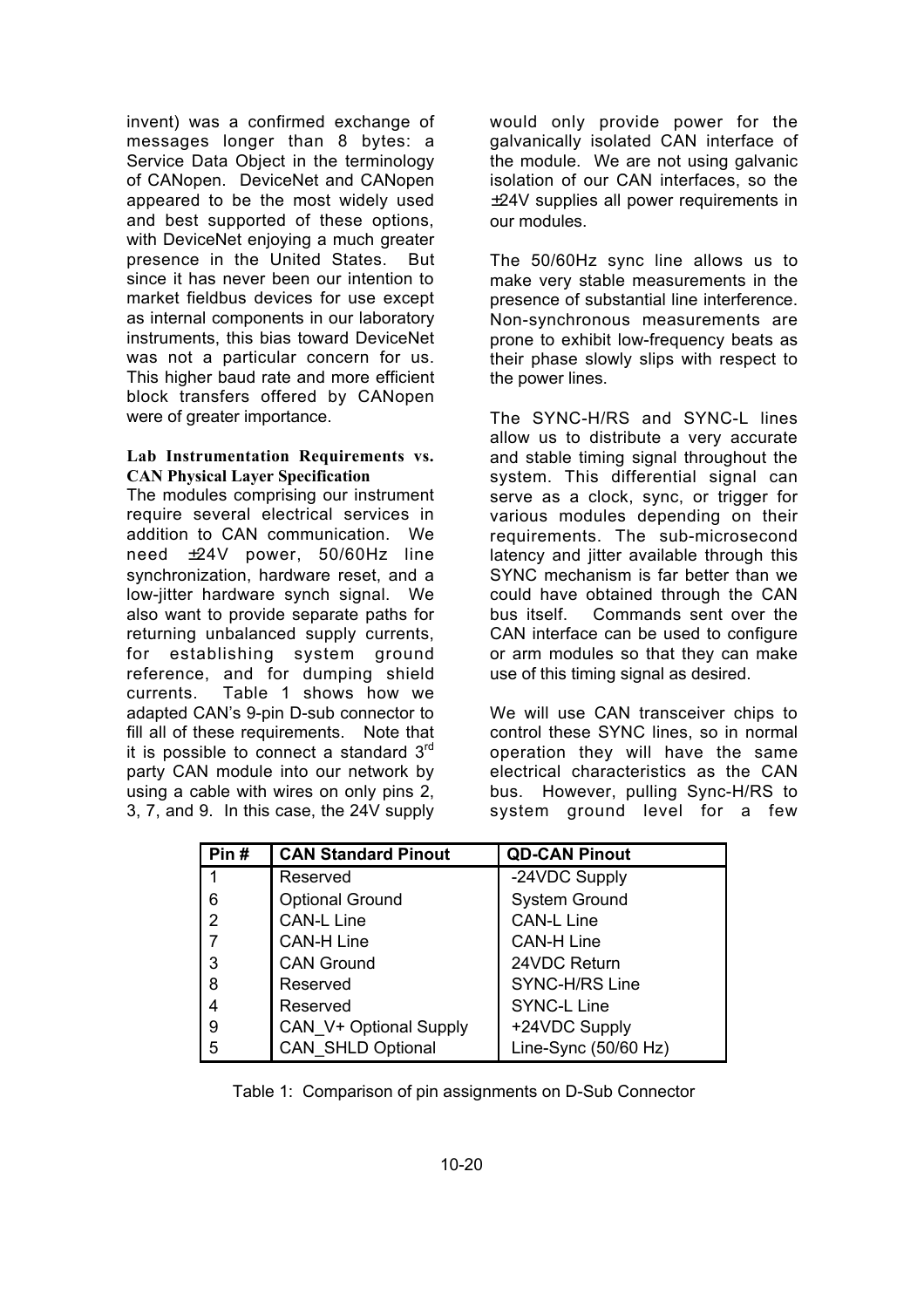microseconds will initiate a hardware reset of all modules connected to the bus.

## **Lab Instrumentation Requirements vs. CANopen Specification**

As already mentioned, we were selecting a serial bus for internal use in our instrument lines, therefore slavish adherence to an official specification was not required. Nevertheless, we wished to avoid "reinventing the wheel" to as great an extent as possible. Our earlier designs had also suffered from incompletely engineered and underdocumented interfaces between the felt that we could reduce such problems by following an official standard that many people had already spent considerable time designing.

Also, we want to maintain the ability to components of our instruments. It was run 3<sup>rd</sup> party CANopen modules on our instrument's bus. Therefore, any liberties we choose to take with the DS-301 specification must be compatible with this requirement. The converse is not true, however: we do not care that our own instruments do not function correctly in someone else's network or if our instruments fail to pass CIA conformance testing.

CANopen fieldbus system and the bus required for our instruments. These differences are summarized in Figure 2. As one can see, the developers of CANopen were attempting to solve a very different set of problems than we are. Nevertheless, the CANopen application layer comes fairly close to providing our company with the necessary and sufficient services we require.

Our modules are quite application specific and can be pre-configured to perform their assigned functions in our instruments. There is no need to have dynamic assignment of PDO data nor is there even a need to have configurable COB-IDs for the PDOs. In fact it is desirable to have all these parameters "hard-wired" into the firmware so that our modules know everything about each other at power-on. Because of this determinism, no LMT and DBT capabilities are required on our bus.

## **Optimizing the Default Connection Set**

Since we are adopting a fully static configuration of PDOs, the "default connection set" for our network must provide maximum capability and make it possible for modules to send as much process data as they may need to. The CANopen specification only allows for 4

| <b>Typical CANopen Fieldbus</b>        | <b>Laboratory Instrumentation Bus</b> |  |
|----------------------------------------|---------------------------------------|--|
| Every implementation quite different   | Most instruments basically identical  |  |
| Large number of simple modules         | A few complex modules                 |  |
| Several interchangeable vendors        | Vendor makes, uses own modules        |  |
| Only a few generic module types        | Unique, application-specific modules  |  |
| Substantial module configuration req'd | Modules wake up knowing their role    |  |
| Modules exchange process data          | Users' computer collects process data |  |
| Minimal SDO traffic when "operational" | Commands continually sent via SDO     |  |
| Computer used for config & diagnostics | User runs instrument through computer |  |

Figure 2. Differences between typical CANopen System and Lab Instrument bus

There is a substantial difference between the "flavor" of a typical TxPDOs and 4 RxPDOs per node, a number that we felt was insufficient for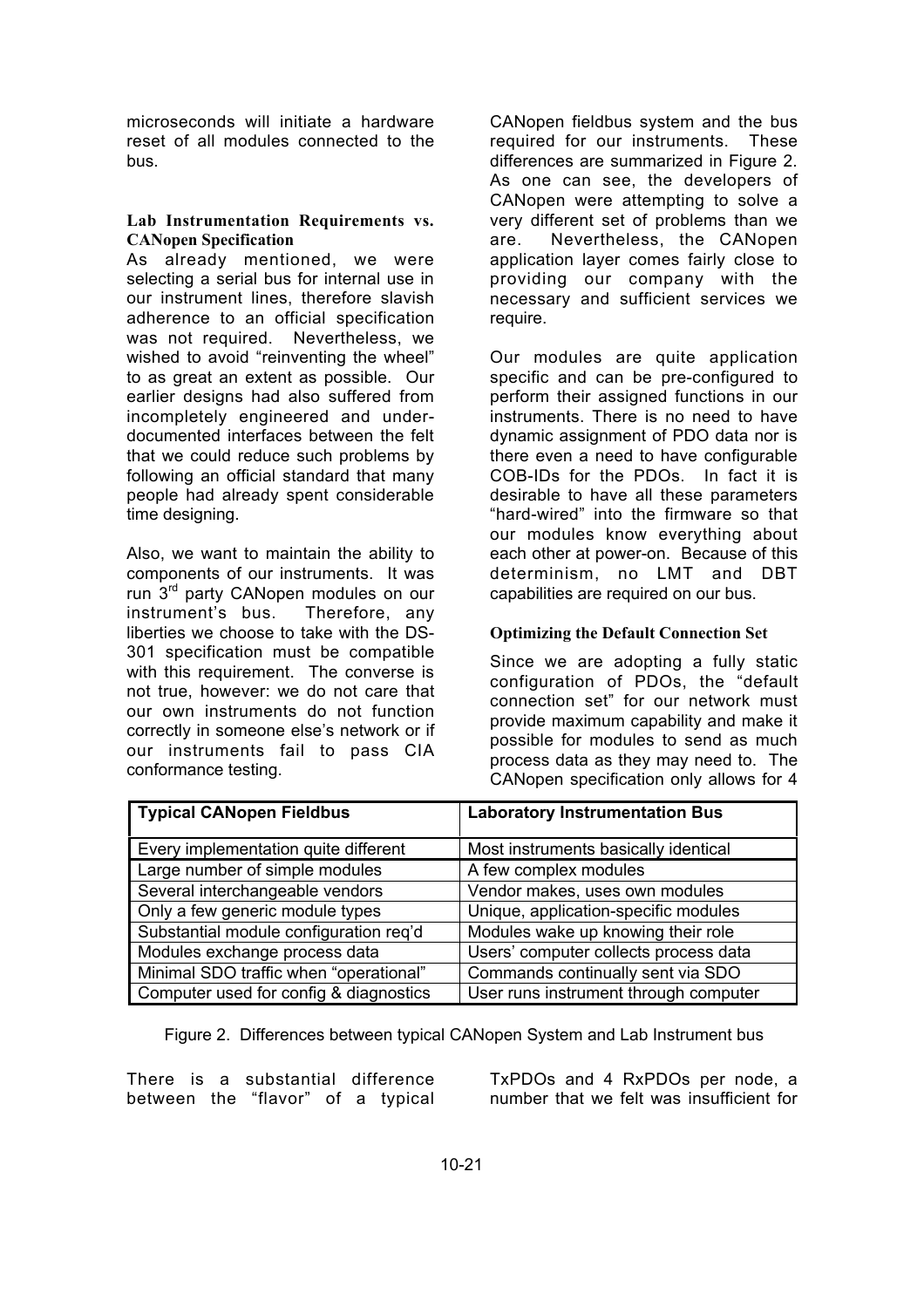our system requirements. On the other hand, the number of nodes permitted by the CANopen specification was far in excess of what would be needed for our instruments.

We have therefore decided to make a tradeoff: limit the nodes to 31 in order to expand the number of default TxPDOs available on each node. Since our modules will serve primarily to control the instrument and report back process data, it is the TxPDOs, as opposed to the RxPDOs that are in short supply. We have therefore devised a strategy for "stealing" COB-IDs of the default PDOs we are excluding from our instrument network (32-127).

The technique is to allow each node in the range 1-31 to have three additional images in the range of 32-127. Thus, node #1 also inherits the default PDOs for nodes #33, #65, and #97. The COB-IDs for both RxPDOs and TxPDOs in default SDOs for these unused nodes. We thus have a total of 34 separate Process Data Objects available on each module for reporting data back to the user's computer. Note that we have retained the four (4) RxPDOs provided by the CANopen standard as part of our own default connection set. The order for assigning COB-IDs to these 34 PDOs is shown in Figure 3, and was chosen so that they would be used in order of decreasing priority.

Since we are not allowing the COB-IDs to be changed, the values listed in Figure 3 can be relied upon: the control computer and the other nodes automatically know a PDO's source node and number from its COB-ID. And since dynamic data mapping is not allowed in our network, the type and meaning of the data payload is also immediately known throughout the network.

|                               | <b>Std. CANopen</b>   | <b>QD-CANopen</b> |
|-------------------------------|-----------------------|-------------------|
| Maximum nodes in system       | 127                   | 31                |
| Default TxPDOs / node         | 4                     | 34                |
| Default RxPDOs / node         | 4                     | 4                 |
| Default SDOs / node           |                       | 1                 |
| <b>Baud rates</b>             | 10-1000Kb             | 500, 1000Kb       |
| Dynamic PDO Mapping           | Optional              | No.               |
| Variable COB-IDs              | Optional              | No.               |
| <b>Remote Response</b>        | Optional              | No.               |
| 29-Bit Identifiers            | Optional              | No.               |
| <b>LMT Services</b>           | Optional              | No.               |
| <b>SDO Block Transfers</b>    | Optional              | Mandatory         |
| <b>Error Control Protocol</b> | Guarding or Heartbeat | Heartbeat         |
| ±24V System Power on Bus      | No.                   | Yes               |
| Sync/Reset Signals on Bus     | No.                   | Yes               |
| Line-sync Signal on Bus       | No.                   | Yes               |
| Compatible with DS-301 Net    | Yes                   | No.               |
| Compatible with QD-CANopen    | Yes                   | Yes               |

Figure 3. Comparison of standard CANopen and QD-CANopen

this range are taken for use as TxPDOs for our modules. We also have available to us the COB-IDs of the

Although we are not allowing the COB-IDs to be changed, we do allow bit #31 in the dictionary entry for PDO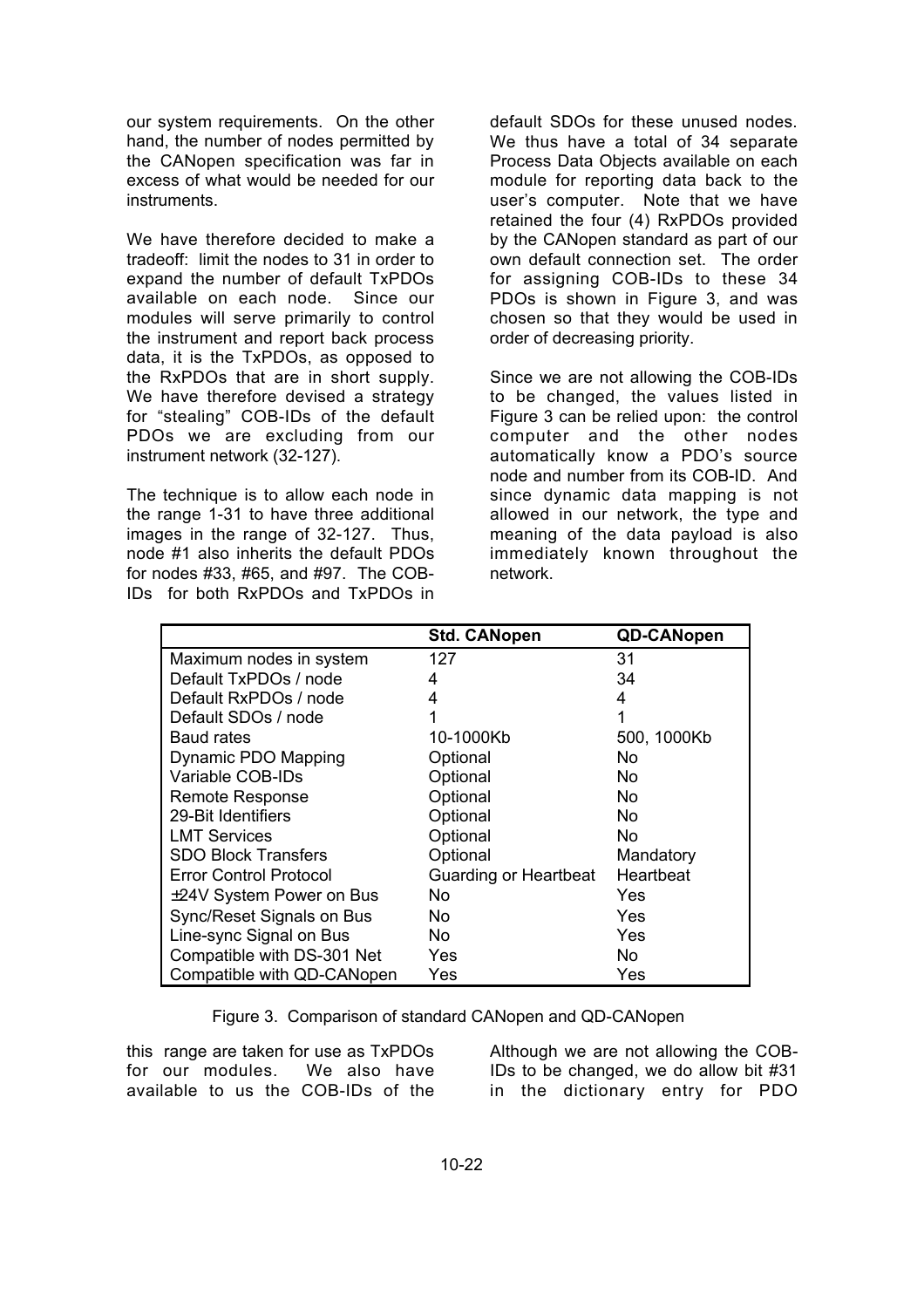communication parameter/COB-ID to be set or cleared. According to DS-301, setting of this bit invalidates the PDO and may prove useful in managing bus bandwidth with so many default TxPDOs potentially defined.

Figure 4 summarizes the differences we have described so far between the CANopen standard and our own adaptation of it.

| QD             | <b>Default Connections</b> | Assigned    |
|----------------|----------------------------|-------------|
| TPDO           |                            | COB-ID      |
| 1              | TxPDO #1 on N              | 0x180 + N   |
| 2              | $TxPDO #1 on N + 32$       | 0x1A0 + N   |
| 3              | $TxPDO #1 on N + 64$       | 0x1C0 + N   |
| 4              | $TxPDO #1 on N + 96$       | $0x1E0 + N$ |
| 5              | $RxPDO #1 on N + 32$       | 0x220 + N   |
| 6              | $RxPDO #1 on N + 64$       | 0x240 + N   |
| $\overline{7}$ | $RxPDO #1 on N + 96$       | 0x260 + N   |
| 8              | TxPDO #2 on N              | 0x280 + N   |
| 9              | $TxPDO #2 on N + 32$       | 0x2A0 + N   |
| 10             | TxPDO #2 on $N + 64$       | 0x2C0 + N   |
| 11             | TxPDO #2 on $N + 96$       | 0x2E0 + N   |
| 12             | $RxPDO#2$ on $N + 32$      | 0x320 + N   |
| 13             | RxPDO#2 on $N + 64$        | 0x340 + N   |
| ---            |                            |             |
| 29             | $TxSDO$ on $N + 32$        | 0x5A0 + N   |
| 30             | $TxSDO$ on $N + 64$        | 0x5C0 + N   |
| 31             | $TxSDO$ on $N + 96$        | 0x5E0 + N   |
| 32             | $RxSDO$ on $N + 32$        | 0x620 + N   |
| 33             | $RxSDO$ on $N + 64$        | 0x640 + N   |
| 34             | RxSDO on N + 96            | 0x660 + N   |

Figure 4: QD Connection Set TxPDOs on Node N (  $0 < N < 32$  )

## **Enhancing the Role of the CANopen Emergency Object**

Specification DS301 appears to leave quite a bit of flexibility in the use of the Emergency Object for device-specific purposes. There are several blocks of Error Codes that have been provided to facilitate this: F0xxh is for "Additional Functions", FFxxh is covers "Device Specific" errors, 50xxh covers "Device Hardware" errors, and the entire "6xxxh" block is available for Device Software errors.

We are extending the definition of "emergency" to include any significant events or state changes that might occur in a module, but whose actual occurrence would not otherwise be known without performing continuous polling of the module. Having to do such polling is a substantial programming burden and adds unnecessarily to the loading on the CAN bus. Also, such polling cannot be done by another node on the network unless it has Client SDO capability: a service not supported by some commercial CANopen slave stacks.

We propose to use the block of codes from F000h to FFFFh indicate that there has been a change-of-state in one of the modules subsystems. One bit (of the available 12) is assigned to each subsystem that can have externally significant state information. Whenever there is an event or state change in one of the module's subsystems, the corresponding bit-flag in the Error Code is set. We provide an entry in the Object Dictionary for the purpose of clearing the flag-bits of this Error Code: the "Event Reset Register". Setting a bit of this object clears the corresponding flag of the Error Code. According to the Emergency Object specification described in DS301, the EMCY telegram is sent when (and only when) the Error Code changes. Thus clearing any bits in the Error Code will cause the EMCY telegram to be sent again. But rather than sending an Error Code of 0x0000 upon resetting one of these bits (as mentioned in the standard), we propose to send the new Fxxxh pattern. Clearing a bit in the Fxxxh group indicates that the module has been rearmed to send an EMCY telegram when another state change occurs on that subsystem. Otherwise no further state changes will be announced. We will institute a suitable EMCY 'holdoff time" in order to avoid consuming excessive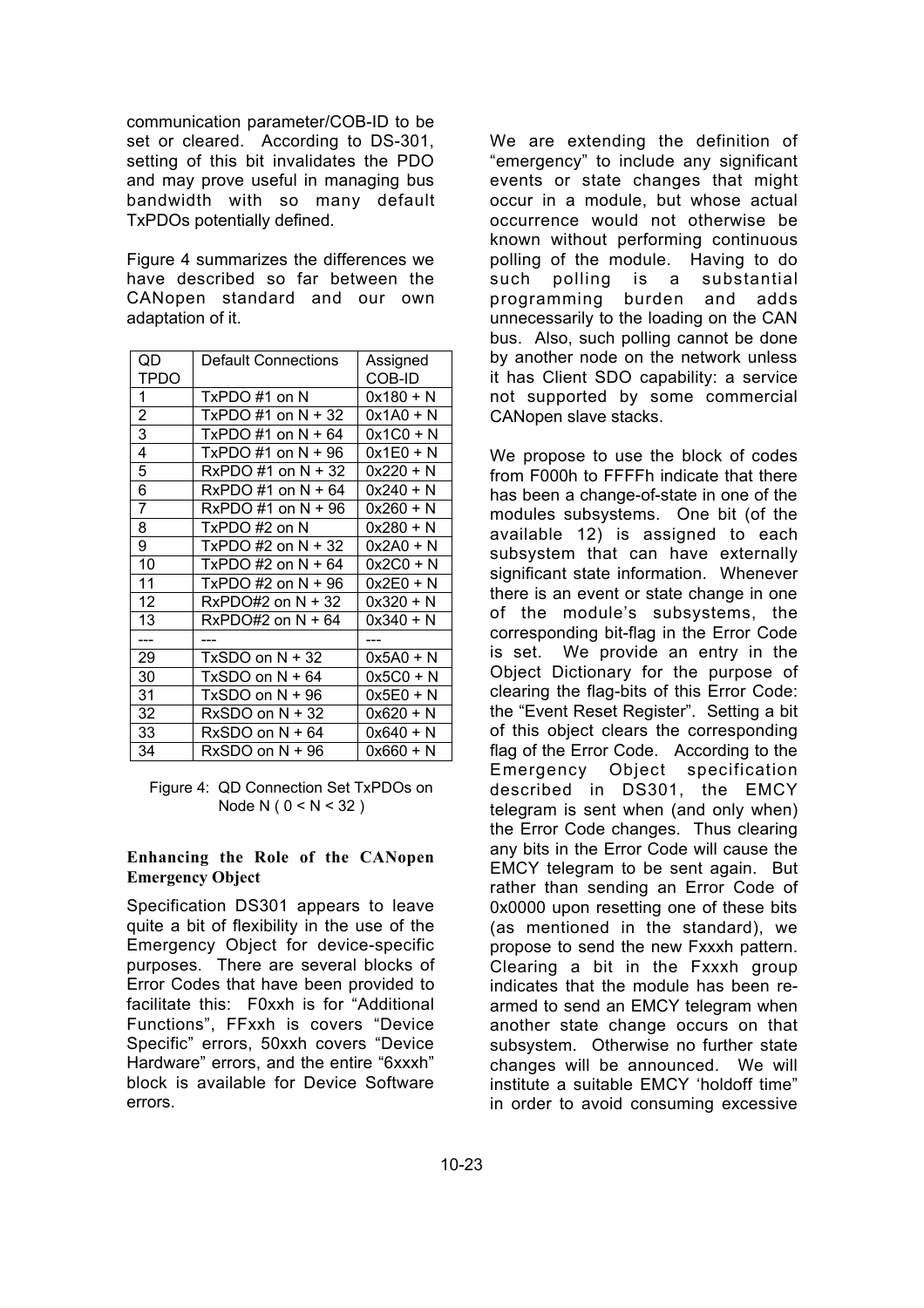bandwidth through this module-state reporting scheme.

The five (5) bytes of the "Manufacturer Specific Error Field" provide a set of status flags and mode bit-fields. Up to 40 bits of state/mode information can be communicated with this scheme.

There has been considerable discussion about "borrowing" the official CANopen emergency protocol for the posting of state-change information. The alternative would be to implement the above scheme using PDOs. We have selected to use the emergency protocol for several reasons: it gives these messages a higher priority than all normal PDOs, it allows state information to be presented by a module even when that module is in the Pre-operational or Stopped mode, and it conserves COB-IDs. In the case of our particular CANopen master API, emergency messages have their own dedicated queue and callback function. This should make them somewhat less likely to become lost.

## **Providing for Application Firmware Update Via CANopen**

We need the capability to update a device's firmware by loading new executable code directly through the devices own CAN interface. This requirement creates an interesting challenge for the firmware architect since the CANopen stack is an integral part of the application firmware and must be compiled together with it. We have decided that the most reliable and robust method for implementing this capability is to have a "CANopen Loader" permanently available on the module. This minimal operating system only needs to provide a few services. It must be able to implement an SDO-Server download, it must be able to verify the checksum of the program it has downloaded, and it must be able to

transfer command to the downloaded program. Once the new downloaded program initializes and begins execution; it completely replaces the loader and provides the code to implement a CANopen interface for any further communications.

We have two separate banks of Flash memory available on each module. One bank contains the CAN loader firmware in a write-protected area segment. The other bank is available for storing downloaded application code. When the device is first powered-up or after a hardware reset, program execution transfers to the loader program. The loader can verify that the currently stored application has the correct checksum as part of its initialization process.

When the loader starts, the node is in a special state not described within the CANopen specification. Entry into this mode is signaled by a Bootup Message with a node number that is offset from the actual node by a value of 0x20 (0x720+NodeID). This would normally not be a valid Bootup Message within our restricted pre-defined connection set where we only allow a range of NodeID's (1-31), so it can be interpreted as an entry into the "System State". It can receive data and report status via SDO, but it has no access to the application's Object Dictionary and cannot process any PDOs. If the checksum of the current application firmware is determined to be correct by the system code, the node can be sent into its normal "Preoperational" mode by sending the usual network command. Alternatively, new firmware can be downloaded by use of SDO writes. After the new firmware has been loaded, execution can be transferred over to it by bank-switching between the two memory blocks. After initialization, the "real" application sends a standard Bootup telegram and enters its